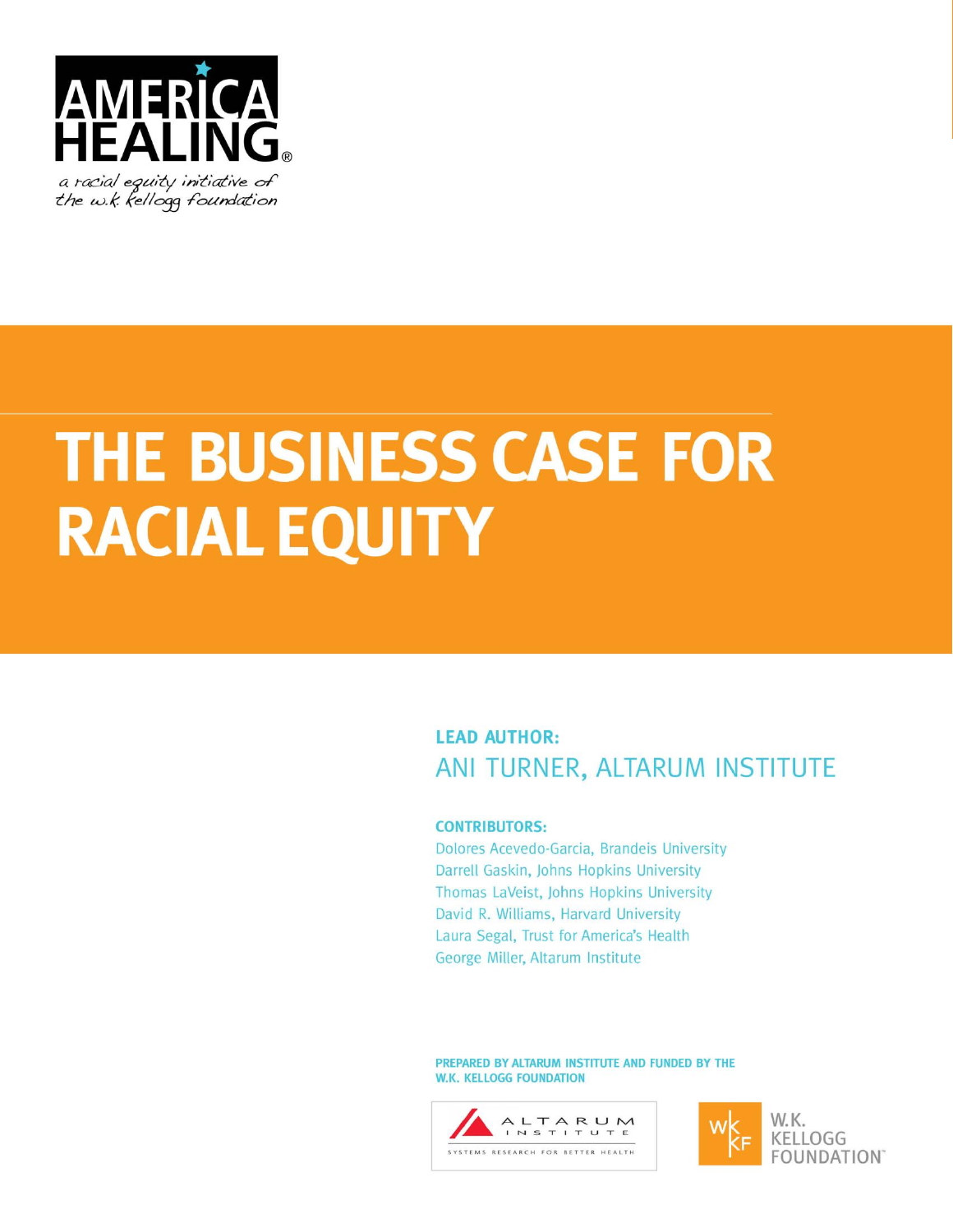## **A Note from the W.K. Kellogg Foundation**

Dear Readers,

The W.K. Kellogg Foundation's *America Healing* effort supports programs that promote racial healing and address racial inequity, with the goal of ensuring that all America's children have the equitable and promising future they deserve. The work fosters racial healing by changing hearts and minds, chipping away at the deeply held and unconscious biases that cause the structural inequities.

The data and comprehensive analysis outlined in the pages ahead demonstrate how race, class, residential segregation and income levels all work together to hamper access to opportunity. With these proof points in hand, our partners across the country voice their concerns for vulnerable children and families – to find the support needed to advance racial healing and racial equity.

While our investments in action-oriented research have highlighted the impact of racial inequity on vulnerable children, this ground-breaking report shows the potential benefits to all Americans when racial equity is achieved. I hope that in reading this report, you will gain a deeper awareness and understanding myriad of ways racial inequity impacts us all, but importantly the opportunities available for a brighter, more equitable future.

Sincerely,

Dr. Gail C. Christopher Vice President – Program Strategy W.K. Kellogg Foundation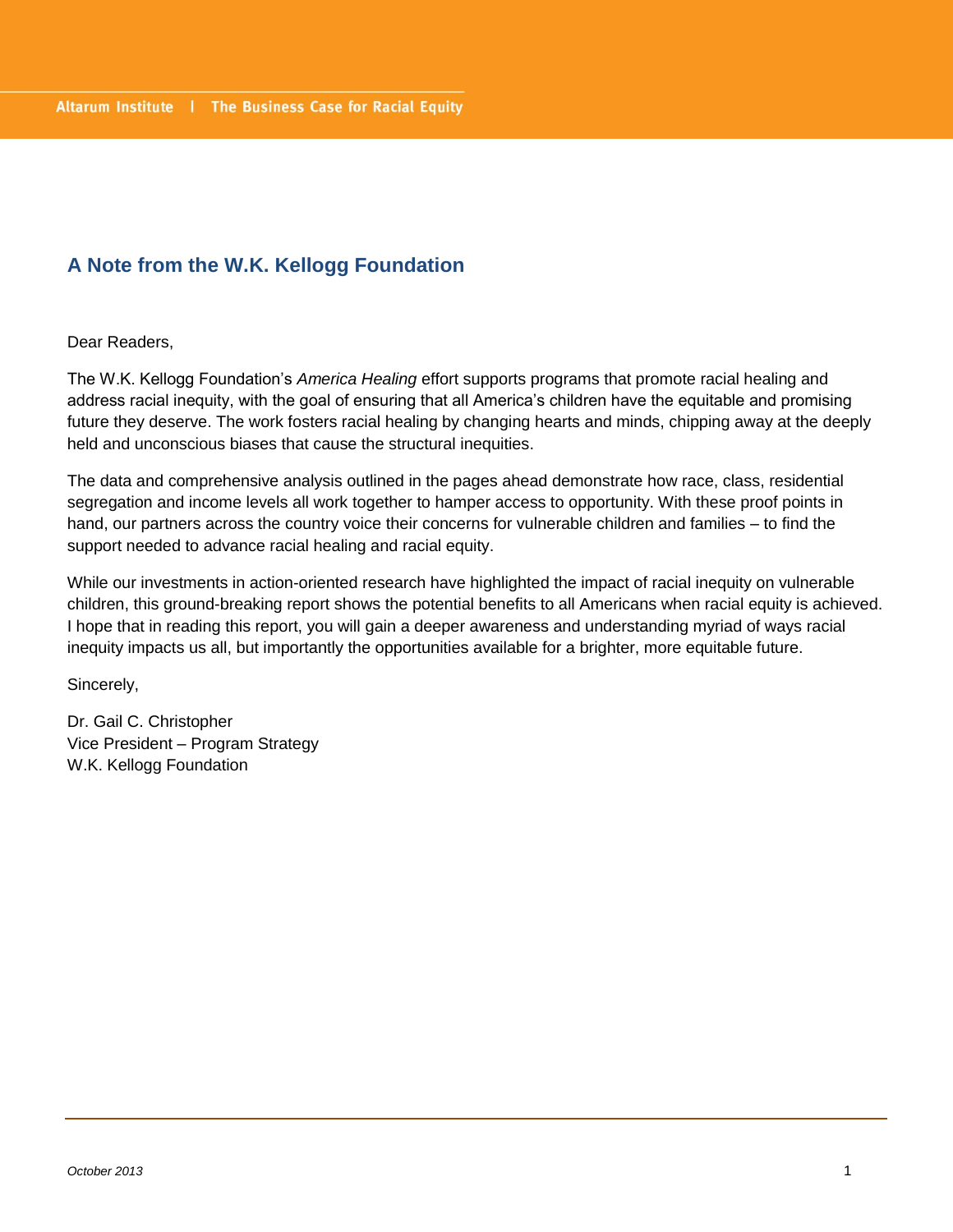# **Table of Contents**

## **3** ……. **Introduction**

## **3**……. **Quantifying Economic Benefits**

## **5**……. **Benefits to Business, Government and the Economy**

- **5**……. Work Force Productivity
- **5**……. Government Fiscal Pressures
- **6**……. Economic Growth

## **6**……. **Areas of Opportunity**

- **7**……. Housing and Racial Segregation
- **8**……. Education
- **10**…… Health
- **11**…… Crime and Justice

## **13**…… **Conclusion**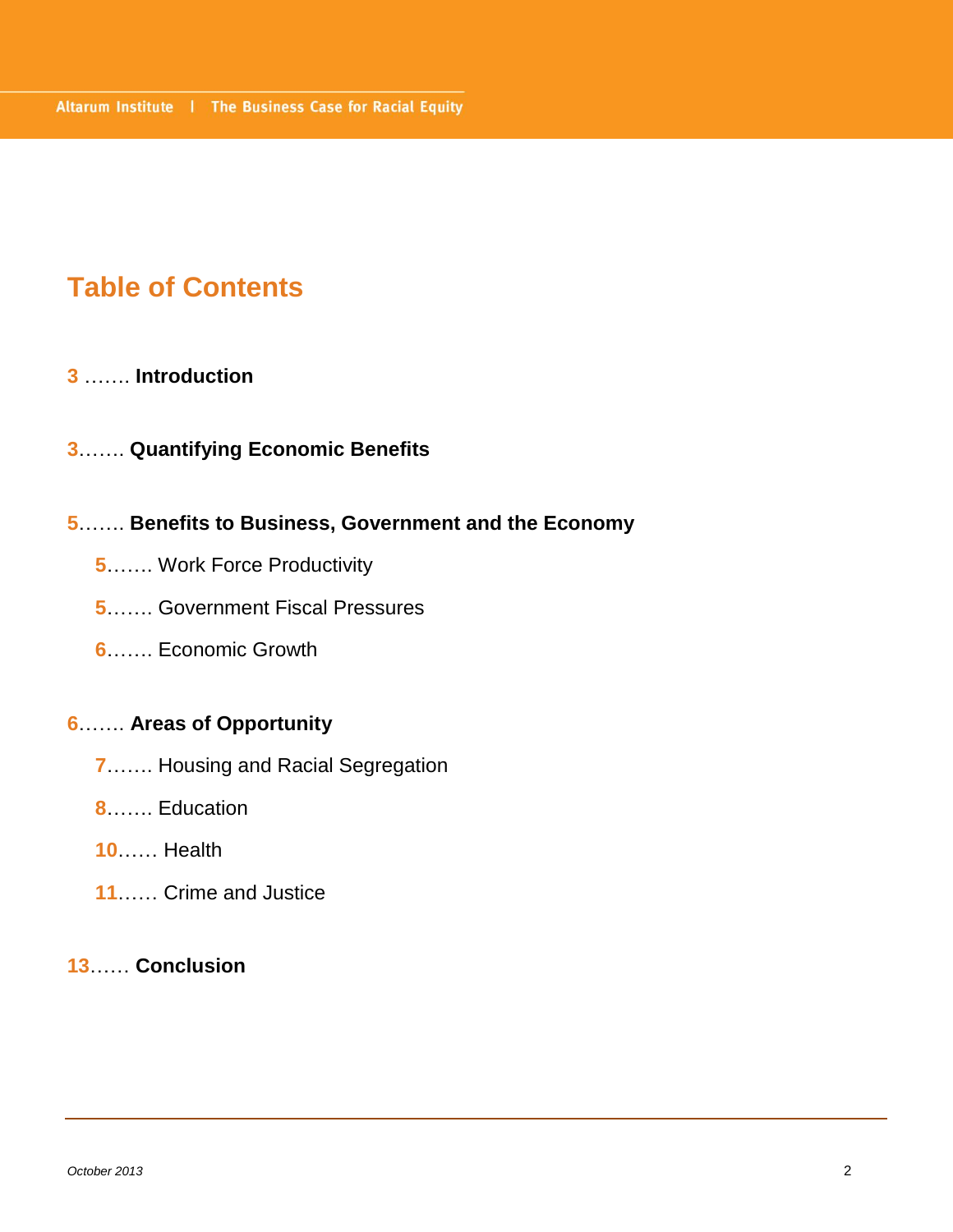# **The Business Case for Racial Equity**

## **Introduction**

Striving for racial equity – a world where race is no longer a factor in the distribution of opportunity – is a matter of social justice. But moving toward racial equity can generate significant economic returns as well. When people face barriers to achieving their full potential, the loss of talent, creativity, energy, and productivity is a burden not only for those disadvantaged, but for communities, businesses, governments, and the economy as a whole. Initial research on the magnitude of this burden in the United States (U.S.), as highlighted in this brief, reveals impacts in the trillions of dollars in lost earnings, avoidable public expenditures, and lost economic output.

Racism in the U.S. has left a legacy of inequities in health, education, housing, employment, income, wealth, and other areas that impact achievement and quality of life.

**"Opportunities that were denied to racial and ethnic minorities at critical points in the nation's history have led to the disadvantaged circumstances that too many children of color are born into today."**

While significant progress has been made in eliminating legal discrimination, disparities by race and ethnicity remain imbedded in societal institutions and manifested in lending practices, hiring practices, law enforcement and sentencing, and other policies. Further, the implicit, or internal, biases carried by both whites and minorities and perpetuated by the media and other cultural representations, subtly but powerfully influence how we view ourselves and each other.

Achieving greater racial equity will become even more critical in the U.S. due to demographic shifts that are already underway. According to the U.S. Census Bureau, children will be "majority minority" by 2018, and, overall, people of color will surpass 50% of the U.S. population by 2043.

## **Studies begin to quantify economic benefits**

Altarum Institute studied the effect of closing the minority earnings gap in the U.S., and the corresponding impact on a number of broad



**Figure 1: Earnings per Capita by Age for Males**

*Source: 2011 American Community Survey data.*

economic measures.<sup>1</sup> Age/sex-adjusted earnings per person for people of color are currently 30% below those of non-Hispanic whites. The full set of causes for these earnings differentials is unknown, but it clearly includes inequities in health, education, incarceration rates, and employment opportunities – all areas that can be influenced by targeted policies and programs.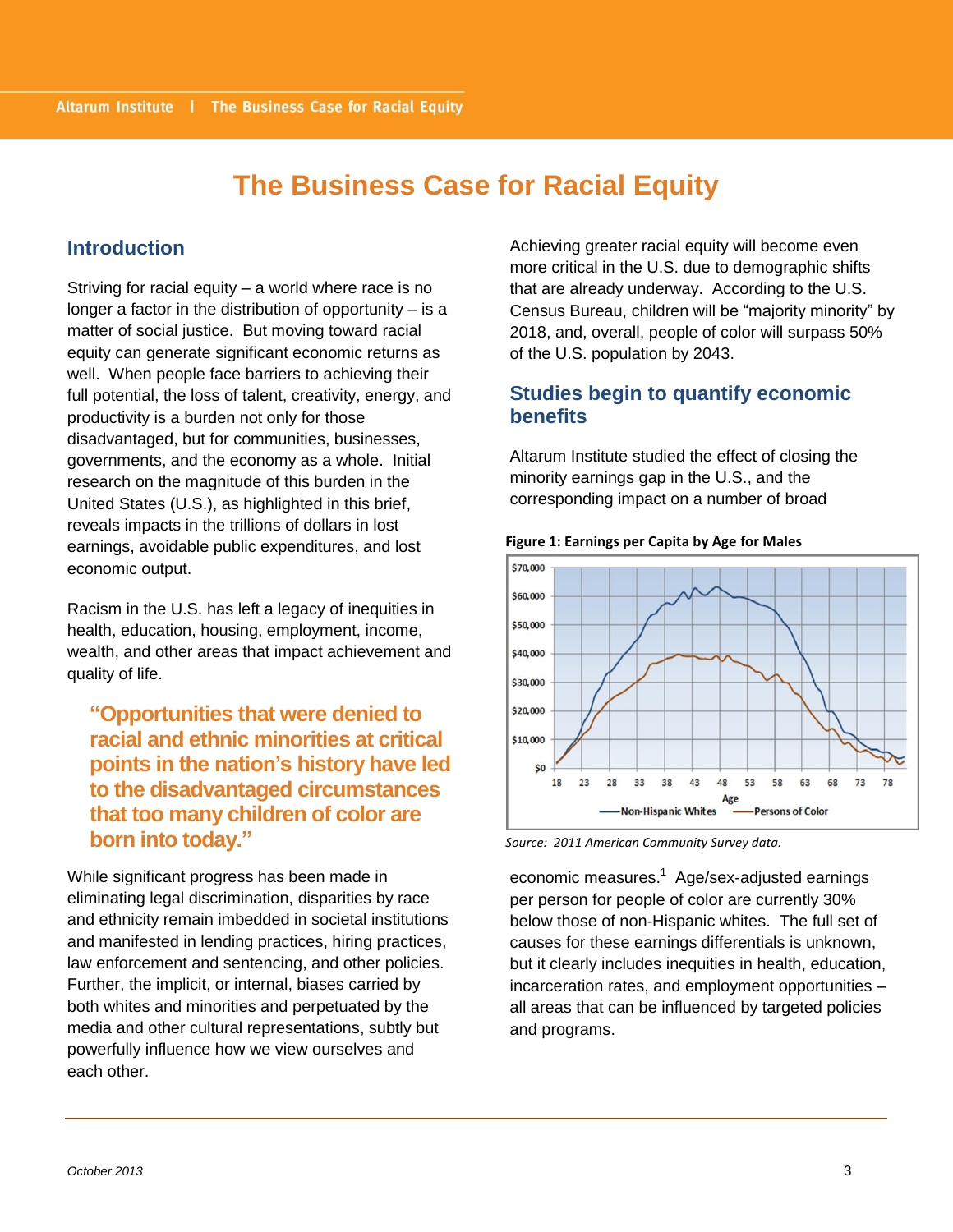## **"…disparities in health cost the U.S. an estimated \$60 billion in excess medical costs and \$22 billion in lost productivity in 2009.<sup>2</sup> "**

We found that, if the average incomes of minorities were raised to the average incomes of whites, total U.S. earnings would increase by 12%, representing nearly \$1 trillion today. By closing the earnings gap through higher productivity, gross domestic product (GDP) would increase by a comparable percentage, for an increase of \$1.9 trillion today. The earnings gain would translate into \$180 billion in additional corporate profits, \$290 billion in additional federal tax revenues, and a potential reduction in the federal deficit of \$350 billion, or 2.3% of GDP.

When projected to 2030 and 2050, the results are even more startling. Minorities make up 37% of the working age population now, but they are projected to grow to 46% by 2030, and 55% by 2050. Closing the earnings gap by 2030 would increase GDP by 16%, or more than \$5 trillion a year. Federal tax revenues would increase by over \$1 trillion and corporate profits would increase by \$450 billion. By 2050, closing the gap would increase GDP by 20%. This is roughly the size of the entire federal budget, and a higher percentage than all U.S. healthcare expenditures!

These figures are initial approximations, and they represent upper bounds on potential economic benefits. They do not consider the cost of investments required to close the earnings gap. But they illustrate that even modest progress toward eliminating racial inequities could produce significant economic benefits.

Researchers from the Center for American Progress (CAP) also recently examined the impact of closing the earnings gap, estimating total earnings would have been 8% higher, and GDP \$1.2 trillion higher, in 2011. $3$  CAP estimates were of the same order of magnitude as the Altarum estimates but a few

percentage points lower due to methodological differences – the Altarum analysis captured the broader impact of equalizing average earnings per capita, including the currently unemployed and incarcerated, while the CAP analysis focused on eliminating disparities for current wage earners.

In similar work, a McKinsey & Company analysis of the educational achievement gap between African American and Hispanic students and white students in the U.S. found that closing the education gap would have increased U.S. GDP by 2% to 4% in 2008, representing between \$310 and \$525 billion. $4$ 

Inequities in health create a tragic human burden in shortened lives and increased illness and disability. They also create an economic burden. Gaskin, LaVeist, and Richard, for the National Urban League Policy Institute, updated their research on the economic impact of differential health outcomes by race and ethnicity, finding that disparities in health cost the U.S. an estimated \$60 billion in excess medical costs and \$22 billion in lost productivity in  $2009.<sup>5</sup>$ 

They projected that the burden will to rise to \$126 billion in 2020 and \$363 billion by 2050 if these health disparities remain. An additional economic loss due to premature deaths was valued at \$250 billion in 2009.

An Urban Institute study found that the differences in preventable disease rates among African Americans, Hispanics, and whites cost the health care system \$24 billion annually, and under current trends this cost is projected to double to \$50 billion a year by  $2050<sup>6</sup>$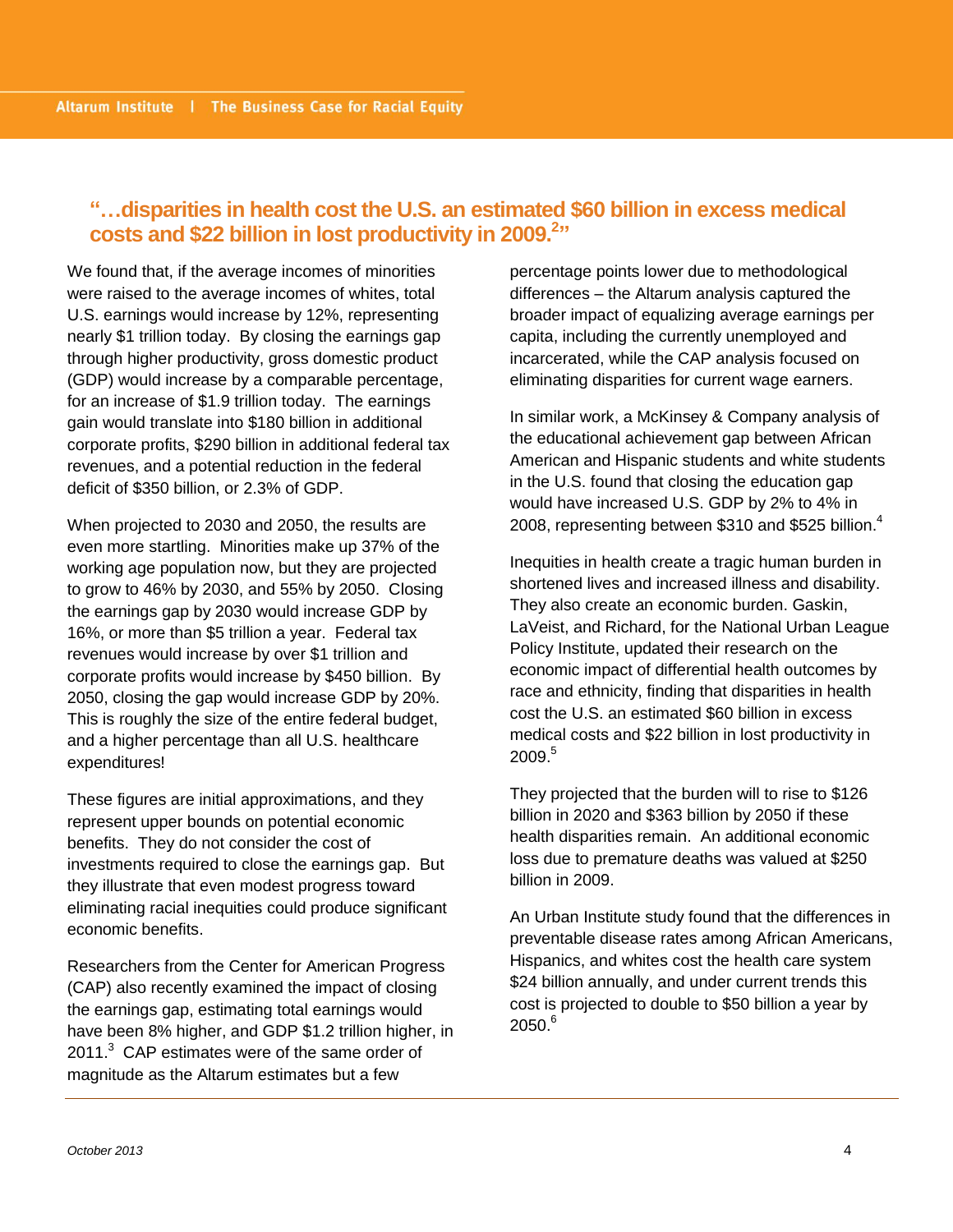Developing an accurate estimate of the total economic burden of racial inequities is clearly a complex task. The numbers presented here from various studies cannot easily be combined as there are methodological differences and some overlaps in what they measure. Further, reducing racial inequities may not completely eliminate current disparities in health, income, and other measures. However, these findings indicate the enormous economic consequences of racial inequities and the degree to which the impact will be compounded in the future if we fail to act.

**"Research has shown that businesses with a more diverse workforce have more customers, higher revenues and profits, greater market share, less absenteeism and turnover, and a higher level of commitment to their organization."**

## **Racial equity benefits businesses, government, and the overall economy**

Greater racial equity supports businesses by creating a healthier, better educated, more diverse workforce, and by increasing the ability of minority populations to purchase goods and services. A U.S. Department of Commerce study estimated that if income inequalities were eliminated, minority purchasing power would increase from a baseline projection of \$4.3 trillion in 2045 to \$6.1 trillion (in 1998 dollars), reaching 70% of all U.S. purchases.

#### **A more productive workforce**

Whether as employees or as self-employed entrepreneurs, a well-educated, healthy, and diverse workforce is essential for improving economic efficiency and competing in a global marketplace.

Healthier workers have fewer sick days, are more productive on the job, and cost less in health care benefits.

The job opportunities of tomorrow will require a higher level of training and education than those of today. The U.S. President's Council on Jobs and Economic Competitiveness has identified strengthening education as a top priority for preparing the American workforce to compete in the global economy. The Council found that 3.3 million jobs go unfilled because the potential workforce does not have matching skills or training, and that by 2020 there will be 1.5 million too few college graduates to meet employers' demands. $<sup>7</sup>$ </sup>

A more diverse workforce brings with it a better understanding of cultures and potential new markets around the world and a greater variety of perspectives, leading to more innovation in products and services. Research has shown that businesses with a more diverse workforce have more customers. higher revenues and profits, greater market share, less absenteeism and turnover, and a higher level of commitment to their organization.<sup>8</sup>

#### **Relief for government fiscal pressures**

The U.S. population is aging. The ratios of wage earners to recipients of such social insurance programs as Social Security and Medicare are declining. Government deficits and debt are a major concern for our economic future. Greater income for the growing minority share of our population will generate more contributions to these programs through payroll taxes and higher income, sales, and other tax revenues. There will be a double benefit in that a healthier and more productive population will require fewer tax dollars spent on safety net programs supporting food, housing, medical care, and other essential needs.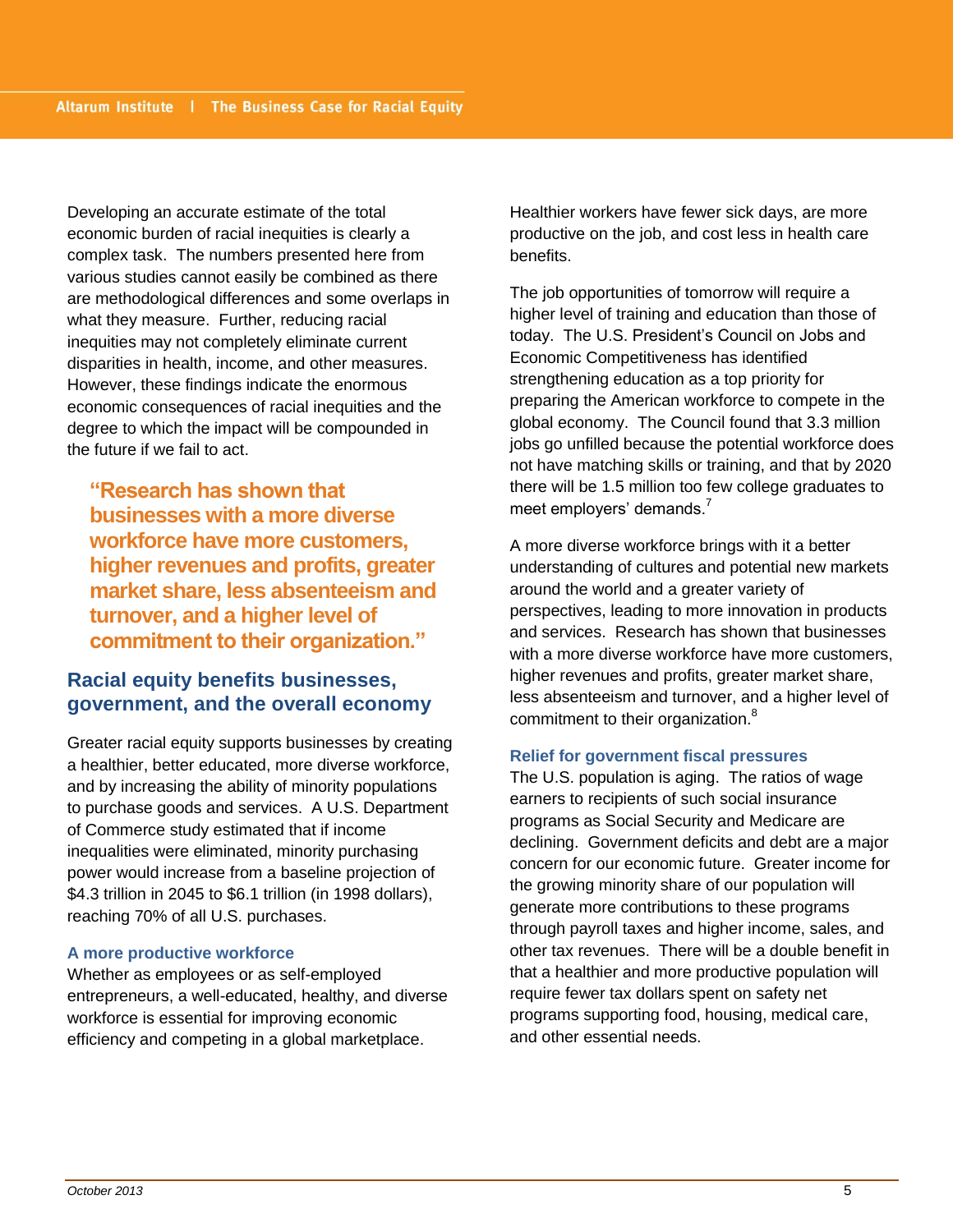The Altarum analysis cited above found that, by 2030, closing the minority earnings gap would increase federal tax revenues by over \$1 trillion and that even a 10% reduction in federal Medicaid and income support would reduce these safety net expenditures by nearly \$100 billion. The increase in tax revenues and decrease in outlays would combine to produce over \$1.1 trillion dollars annually that could be used to reduce the debt, lower taxes, or shift spending to other priorities.

#### **Stronger economic growth**

The U.S. Congressional Budget Office projects growth in real GDP starting late in the decade, after returning to full employment, will begin to average 2.25% per year. This growth is slower than the average rate of growth of full-employment GDP in the U.S. since 1950. The slower-than-historical longterm growth projections are mainly due to slower projected growth in the labor force and retirement of the baby boomers. In the Altarum analysis, closing the minority income gap was estimated to potentially increase GDP in 2050 by 20%, or about an additional 0.5% growth per year, which would materially raise long-term GDP projections.

In addition to lower long-term economic growth, there are other reasons to be concerned about the growing income inequality in the U.S. over the past four decades,<sup>9</sup> including persistent income gaps by race and ethnicity. While the presence of some income inequality is often believed to be associated with economic growth by providing incentives for achievement, it can also be destabilizing. Economists at the International Monetary Fund studying the duration of growth cycles in nations around the world found that greater income inequality is associated with shorter periods of economic growth, even when such other determinants of growth duration as initial income and macroeconomic stability are taken into account.<sup>10</sup>

History has shown that reducing barriers to opportunity can lead to greater economy-wide growth. An analysis by economists at the University of Chicago and Stanford University showed that reductions in occupational barriers facing blacks and women between 1960 and 2008 in the U.S. could explain 15% to 20% of the aggregate growth in output per worker over this period.<sup>11</sup> Our success today in continuing to reduce barriers to opportunity will help drive the level of economic growth we are able to achieve over the next 50 years.

## **"….by 2030, closing the minority earnings gap would increase federal tax revenues by over \$1 trillion"**

## **Areas of opportunity: Current inequities and promising solutions**

The social and economic forces that influence opportunities for achievement are interconnected and reinforcing. Healthier, better-educated people tend to earn more and live in higher-income neighborhoods, where they experience lower crime rates, less pollution, better quality education and community amenities, and have more resources to stay healthy. The wealth accumulated through homeownership in neighborhoods with increasing home values increases financial stability and allows families to support higher education and make other investments for future generations. The accumulation of wealth and credit associated with homeownership can also provide capital for entrepreneurship and job creation. The forces shaping inequities in these interconnected areas are complex, but they can be influenced with the right incentives, policies, and programs, as highlighted in the sections that follow.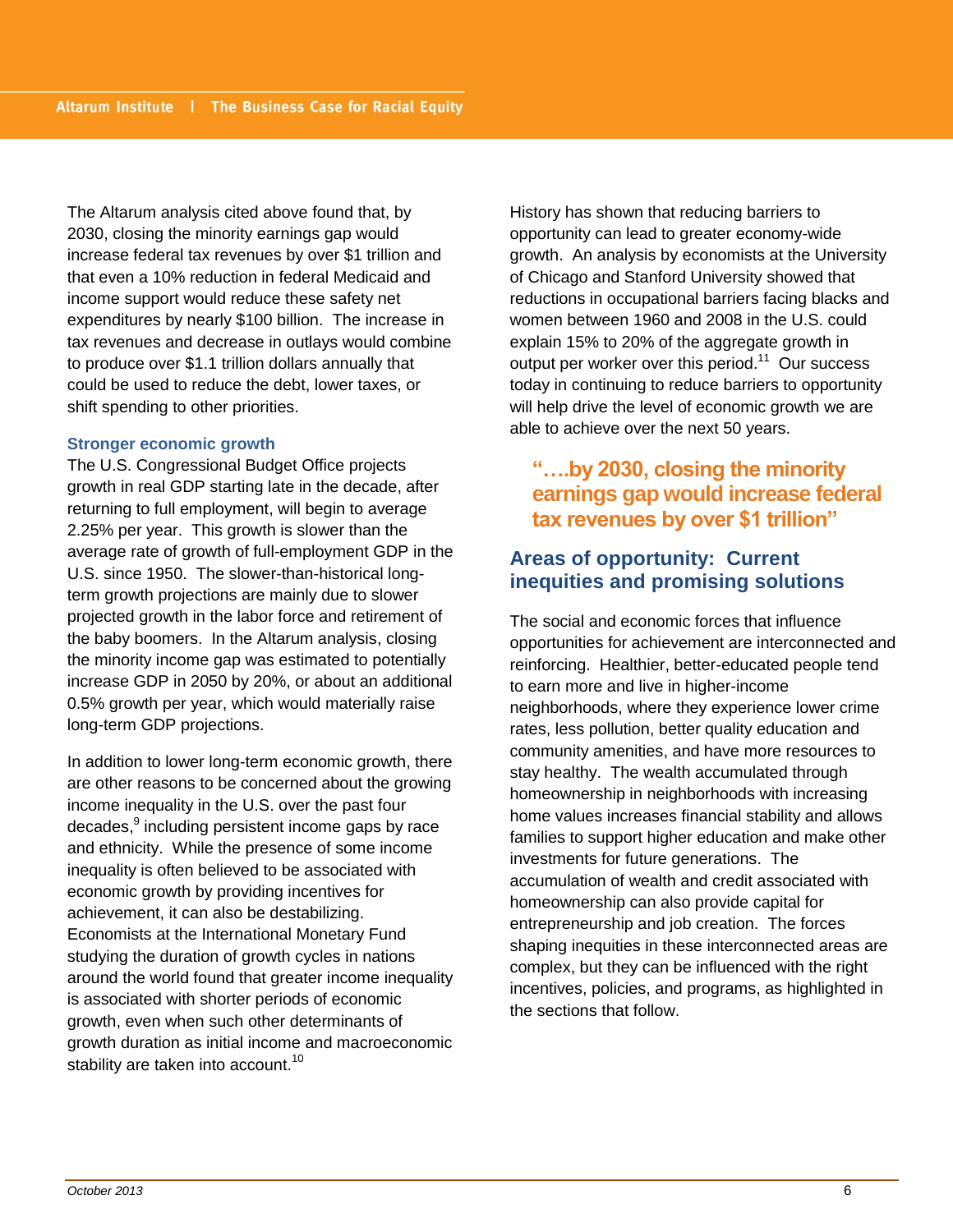#### **Housing and residential segregation**

Housing inequities are a root cause of disparities in lifetime outcomes for minorities in at least two ways. First, there are significant racial-ethnic differences in rates of homeownership and the value and appreciation of those homes, creating large gaps in wealth accumulation and economic security. Second, segregation has constrained minorities to lower quality residential neighborhoods and amenities, impacting health, wealth, and educational and employment opportunities.

In 2012, 74% of white families owned homes. In contrast, 44% of African American families, 46% of Hispanic families, 51% of American Indian/Aleut/Eskimo families, and 57% of Asian American and Pacific Islander families owned their own home.<sup>12</sup> The black/white wealth gap increased from \$85,000 in 1984 to \$236,500 in 2009, driven primarily by the racial difference in the number of years of homeownership.<sup>13</sup>

White families buy homes an average of eight years earlier in life than African Americans.<sup>14</sup> Whites more often receive financial assistance from their families to support homeownership, allowing them to qualify for lower interest rates and other lending costs.

Even when incomes are comparable, racial and ethnic minorities own homes with lower values than do whites. Houses in neighborhoods with higher percentages of minority residents typically have lower values and appreciate more slowly. A study of homes in Philadelphia found that in areas with higher levels of segregation, the home value gap between blacks and whites was larger.<sup>15</sup>

The historical experience of African Americans illustrates how both overt and structural racism have led to current housing inequities. During slavery, blacks were not allowed to own property, and later laws also severely limited the ability of African Americans to acquire property until the late 19th

century. When the 1862 Homestead Act was enacted allowing Americans to buy land as the country was expanding to the West, blacks were still not able to purchase land, because they were not considered citizens. During Reconstruction, some attempts were made to allow blacks to purchase land; however, they were quickly overturned by new legal or de-facto forms of discrimination.

**"While housing discrimination in the U.S. was outlawed in the Fair Housing Act of 1968, legal forms of housing discrimination were built into, or sanctioned in, prior federal, state and local laws."**

In 1934, the Federal Housing Administration (FHA) created the current financial home mortgaging system. The *Underwriting Handbook* used by the FHA endorsed the practice of "redlining," which made home purchases in many non-white, largely urban neighborhoods ineligible for FHA-backed mortgages, without consideration of the credit worthiness of the applicant. For the next two decades, most home loans were financed by the FHA, but the vast majority of them went to borrowers in white middleclass neighborhoods, and very few were awarded in minority neighborhoods within central cities, contributing to both racial segregation and inner city decline.

The GI Bill is another example of opportunity for homeownership and advancement being selectively distributed by race. After World War II, thousands of soldiers received loans for homes, businesses, and farms through the GI Bill, but, again, very few were offered to black veterans.

At the local level, the use of racially restrictive covenants emerged in 1917, when the U.S. Supreme Court deemed city segregation ordinances illegal. Unlike segregation ordinances, restrictive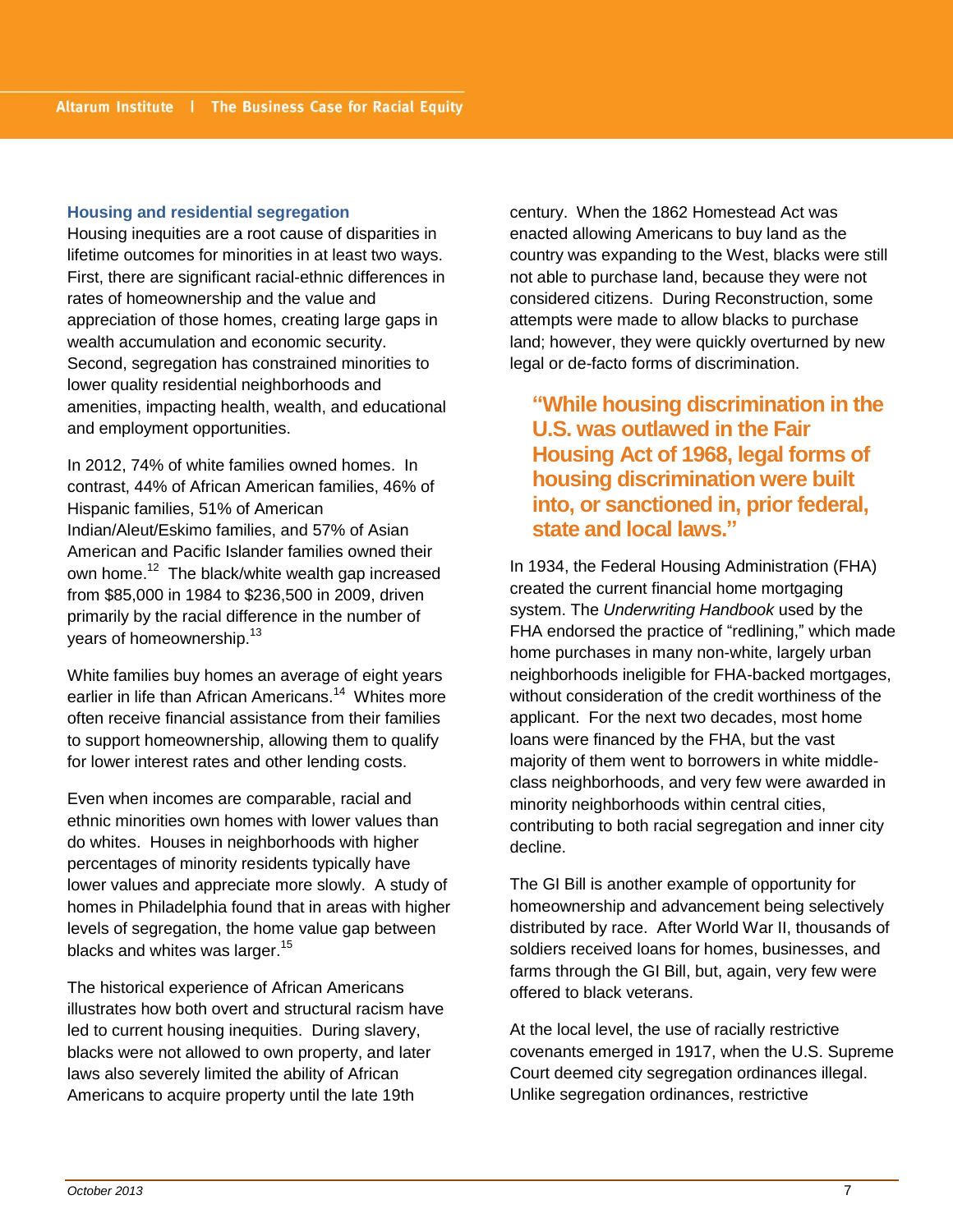neighborhood covenants were private contracts, not municipal ordinances. They usually stated that homes could not be sold to non-white or Jewish buyers even if the seller and buyer agreed to the transaction.<sup>16</sup> In 1946, the Supreme Court ruled that such covenants were not legally enforceable but many areas continued to implement them.

## **"The average white public school student attends a school that is almost 80% white.<sup>17</sup>"**

The most recent national research study of discrimination in housing showed that in 2012 the most overt forms discrimination, such as refusing to meet with a minority home buyer/renter, have decreased compared with 1977, when the first national study was conducted.<sup>18</sup> However, more subtle forms of discrimination persist, and they increase the housing search cost and limit housing choices for minorities, including African Americans, Asians, Native Americans and Latinos. Blacks, Latinos, and Asians looking for rental units were told about fewer available units than comparable whites in 11%, 13%, and 10% of cases, respectively. Minorities were also shown fewer units. Similar results were seen in home sales, with well-qualified minority homebuyers told about and shown fewer homes than whites.

During the recent housing crisis, neighborhoods with high proportions of low-income and minority families, coupled with lax housing finance regulations, created a landscape that allowed mortgage companies to geographically target minority neighborhoods for marketing sub-prime (high interest) loans. The rate of subprime loans for Americans of color was twice the rate for the overall population. These targeting practices resulted in disproportionally high rates of foreclosure and diminishing home values. In 2012, Wells Fargo and Countrywide, two of the nation's largest home mortgage lenders, agreed to multimillion dollar payments to settle accusations that they had discriminated against African American and Hispanic borrowers during the housing boom.

Cutler and Glaeser found a statistically significant relationship between the degree of residential segregation and life outcomes for blacks in the U.S. $^{19}$ They found that greater segregation was associated with lower high school graduation rates and lower earnings, and that a one-standard-deviation reduction in segregation (13 percent at the time of their study) would eliminate one-third of the gap between whites and blacks in most outcomes.

The significant impact of residential segregation on life outcomes offers hope for affecting multiple areas of disparity through reducing it. Greater residential integration can also lead to greater exposure, tolerance, and understanding between racial and ethnic groups.

There are a number of strategies in use today for dismantling segregation, including mobility programs such as Moving to Opportunity that offer vouchers for tenants of public housing to move to low-poverty areas, and inclusionary zoning techniques that require a percentage of new housing developments to be set aside for low- or moderate-income housing.

#### **Education**

Inequities in education are highly related to inequities in housing. In the U.S., most children attend their neighborhood school, so high levels of housing segregation result in high levels of school segregation, as well as racial disparities in children's exposure to schools with high concentrations of poor students.

There has been a dramatic re-segregation of blacks and Hispanics in U.S. schools in every region of the U.S. and in every large school district since the mid-1980s. The average white public school student attends a school that is almost 80% white. $20$  In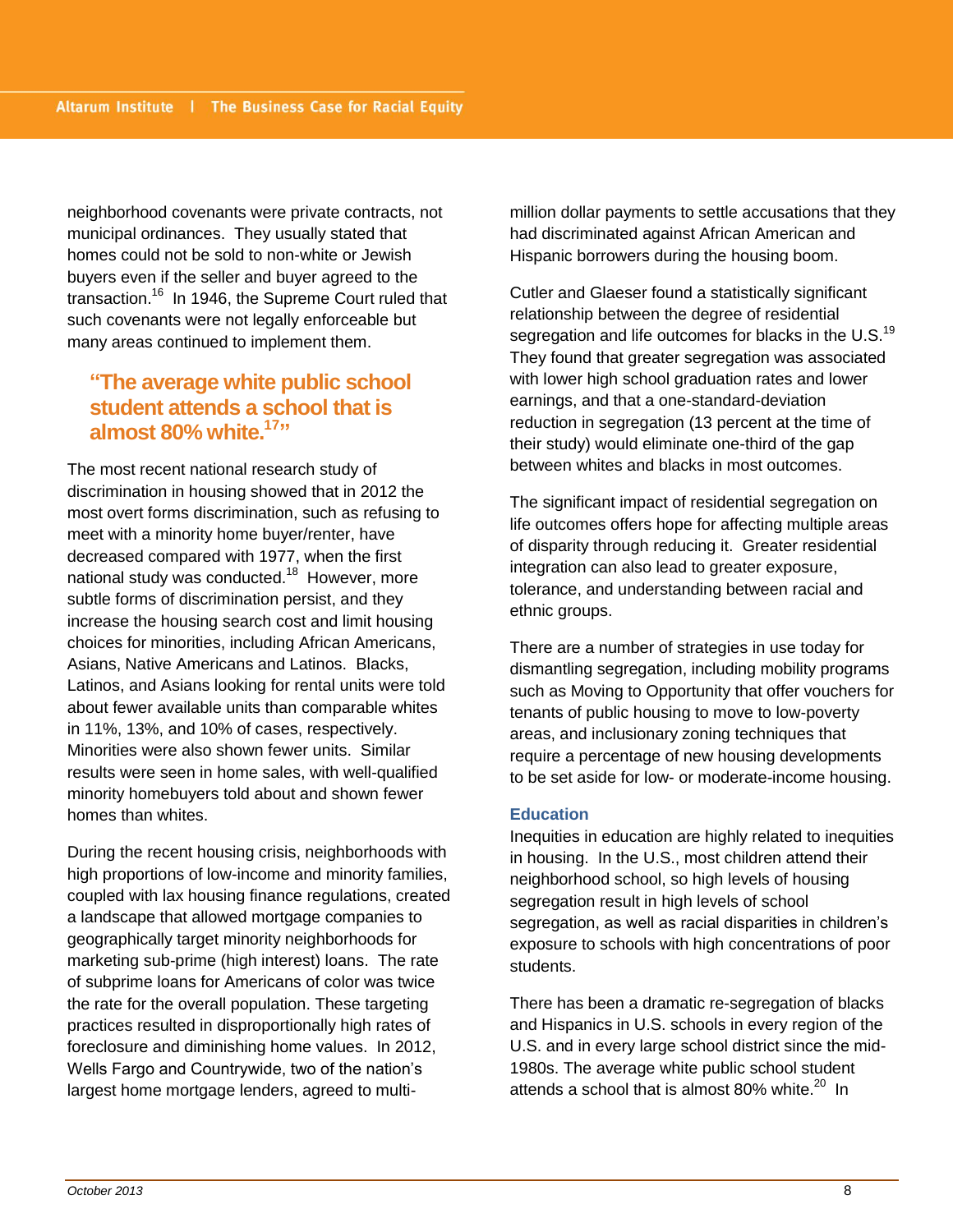contrast, 72% of black and 77% of Hispanic students attend schools where the majority of students are minorities.

## **"…desegregation was associated with significantly increased educational attainment and adult earnings, reduced probability of incarceration, and improved adult health status for blacks.<sup>21</sup>"**

Racial segregation is a critical determinant of the concentration of poverty. Half of all black and Hispanic students attend schools where 75% of all students are poor. Only 5% of whites attend such schools. Most schools (three-quarters) where 90% or more of the students are black and Hispanic are high-poverty schools. Although there are more poor white children in the U.S. than poor black or Hispanic children, the majority of poor whites attend schools where most children are middle class, while the majority of poor minorities attend schools where most students are poor and the neighborhood has high rates of violence, crime, and poverty.

Students in segregated schools are less likely to be exposed to peers who can have a positive impact on academic learning. Educational offerings and resources are limited, student achievement levels tend to be lower, dropout rates are higher, and there are fewer informal connections to employment and higher education.

Segregation truncates socioeconomic mobility by restricting access to quality elementary and high school education, preparation for higher education, and good employment opportunities. Segregated schools can also be a pipeline to prison. Students struggling with academic performance in elementary and high schools are at markedly elevated risk of high school dropout and incarceration. Long-term studies of the impact of school desegregation in the

1960s through 1980s found that, with accompanying increases in school quality, desegregation was associated with significantly increased educational attainment and adult earnings, reduced probability of incarceration, and improved adult health status for blacks.<sup>22</sup>

Segregated schools impose grave costs to society. Important benefits critical to the effective functioning of a diverse society are linked to being educated in more racially diverse settings. Students who receive their early education in diverse classrooms have more cross-racial friendships, more racial tolerance, and higher comfort level with members of other racial/ethnic groups.<sup>23</sup> They demonstrate an increased sense of civic engagement and greater desire to live and work in multicultural settings. They also have a greater ability to recognize the existence and effects of discrimination and have lower levels of racial prejudice. These skills and attitudes are beneficial to workplace performance in an increasingly global economy.

In addition to strategies targeted directly at residential segregation, a number of strategies are being used within school districts around the U.S. to increase diversity. $24$  In districts that include a variety of racial and ethnic groups within their borders, purposeful zoning can create more diverse schools. Another strategy is developing magnet programs at particular schools that pull students from throughout the district. Finally, a number of policies within schools can increase the diversity of the educational experience, including encouraging diversity within classrooms and school programs.<sup>25</sup>

Studies have shown that early interventions can have meaningful impacts on educational performance and other outcomes, providing benefits that accumulate over lifetimes and into future generations. Nobel Prize-winning economist James Heckman estimated that the return on quality early childhood education is 7% to 10% per year, compounded over decades.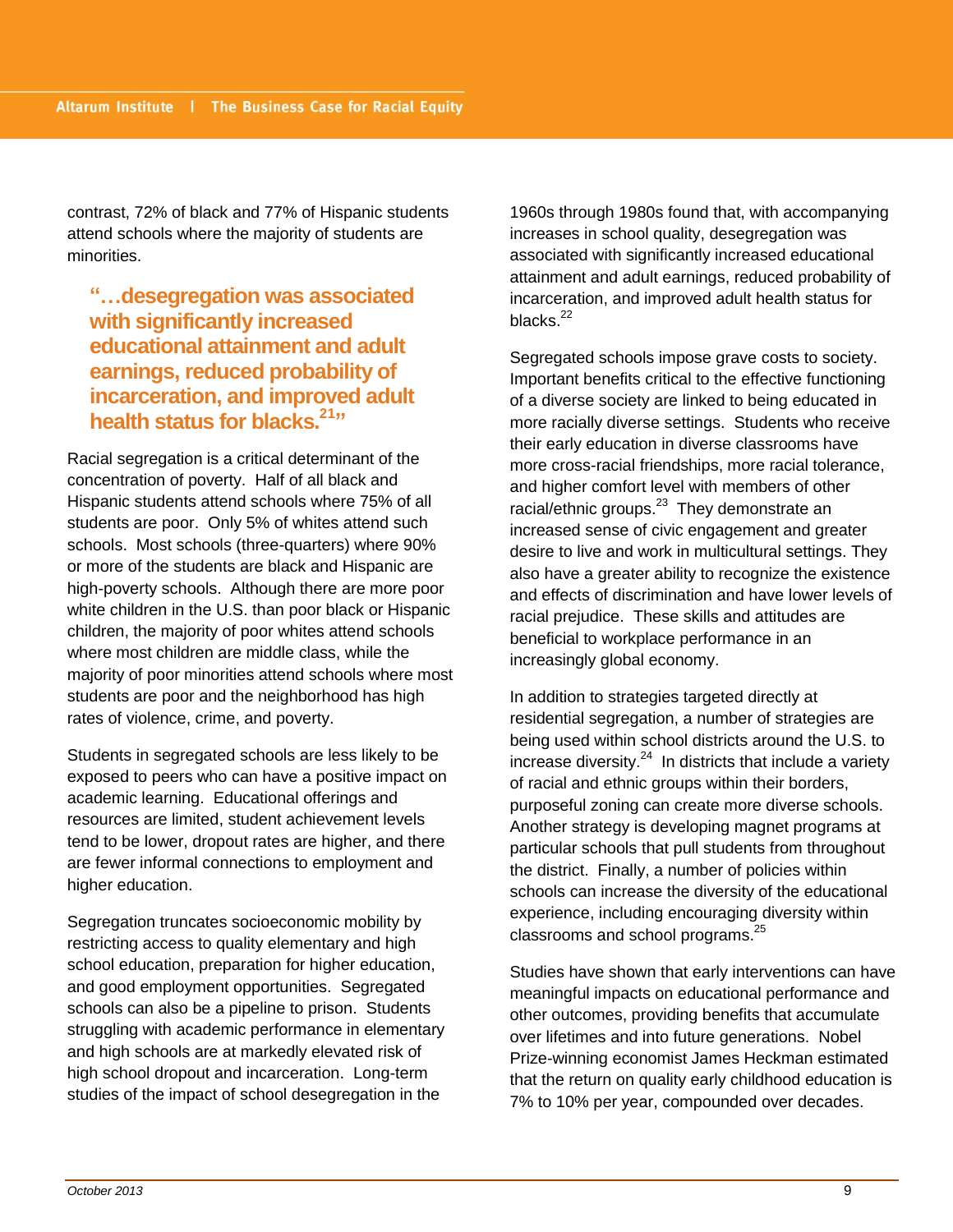Other researchers find a net return of \$3 to \$17 for every \$1 spent on early childhood education.<sup>26</sup> Dr. Heckman states, "Investing early allows us to shape the future and build equity; investing later chains us to fixing the missed opportunities of the past."

The Perry Preschool Program is an example of an investment in early childhood education that has demonstrated lasting payoffs. A two-year program targeting African American 3- to 4-year olds in public housing included sessions at school and home visits by teachers. Participants at age 27 showed a 44% higher high school graduation rate and 50% fewer teen pregnancies, compared with the control group. At age 40, participants had 36% higher median earnings, were 46% less likely to have served time in jail or prison, were 32% more likely to own their own home, and were 26% less likely to have received government assistance.<sup>27</sup>

Researchers have demonstrated the power of expectations and internal beliefs on educational achievement. Two experiments with middle-school students studied the effects of a self-affirmation exercise on subsequent academic performance. Students were asked to choose a value that was important to them and to write about it. While there was no measurable effect on the white students, black students who participated maintained a greater trust in academic authorities than non-participant black students and demonstrated higher grades in the target course and other courses, resulting in a 40% reduction in the racial achievement gap. Follow-up studies showed some lasting effects, particularly for previously low-achieving black students<sup>28</sup>

#### **Health**

Inequities in access to health care, the quality of care received, and, probably most importantly, the social determinants of health – where we live, work, learn, and play – lead to lower lifespans and poorer health for minorities compared with whites in the U.S. The

above discussion of housing and education suggests that there are vast inequities in the social determinants of health. Additionally, there are inequities in access to health insurance and health care.

An Institute of Medicine study found that, while the U.S. has above average incomes and spends more on health care than any other nation, it is among the least healthy among its peer countries by most measures of health.<sup>29</sup> Among the explanations for the poorer U.S. performance were higher levels of poverty and income inequality and less-effective investment in education and safety net programs to protect against the negative impacts of extensive social disadvantages.

## **"As of 2011, 30% of Hispanics, 19.5% of African Americans, and 16.8% of Asians in the U.S. did not have health insurance, compared with 11% of whites."**

In the U.S., where a person lives can dramatically increase that person's chance of living a longer, healthier life, in some cases by as much as 22 years.<sup>30</sup> PLACE MATTERS is a groundbreaking initiative that seeks to build community-based coalitions to identify and address the social, economic, and environmental conditions that are root causes of health inequities. Teams in 24 jurisdictions across 10 states and the District of Columbia identify community concerns related to health and well-being, work to understand root causes, and build support for solutions.<sup>31</sup> The teams represent broad coalitions of public sector, business, academic, and faith-based organizations working within communities and with elected officials to improve opportunities for good health.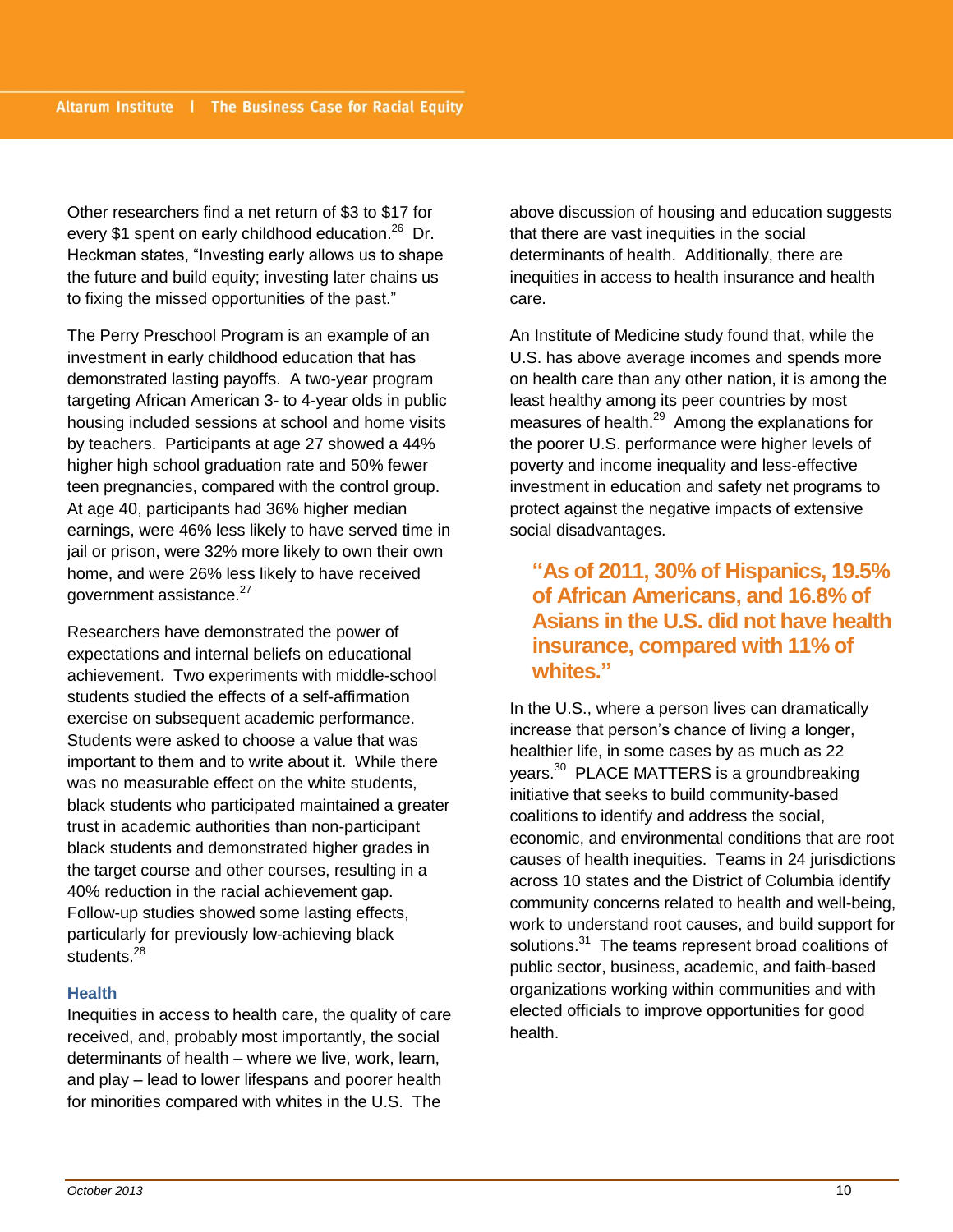Home visiting programs, such as the Nurse Family Partnership (NFP) program, demonstrate the importance of early intervention in health. NFP nurses visit the homes of low-income, first-time mothers during prenatal and early childhood periods. Both parents and children showed improvement in health and in socio-economic status. For the mothers, the program was found to increase workforce participation, decrease smoking rates during pregnancies, and decrease the use of public assistance. Injuries, substance abuse, and crime were reduced for the children.<sup>32</sup> The investment in this program has been estimated to generate net present value savings over the long run of \$18,000 per family.<sup>33</sup>

The Affordable Care Act (ACA) included a program for states to establish home visiting models for at-risk women and children. Under the guidance of the U.S. Department of Health and Human Services, an evaluation of the evidence on home visiting programs was conducted. Nine models, included NFP, Child FIRST, and Early Head Start-Home Visiting were found to meet criteria for an evidence-based model, having quality studies that established favorable impacts of the program on one or more domains. $34$ 

As of 2011, 30% of Hispanics, 19.5% of African Americans, and 16.8% of Asians in the U.S. did not have health insurance, compared with 11% of whites. The ACA will increase coverage through expanding state Medicaid programs and offering subsidies for individual and small business policies available through state insurance exchanges. Because a disproportionate percentage of the uninsured are minorities, ACA implementation will likely reduce disparities in insurance coverage, although increasing coverage will depend on the effectiveness of outreach efforts to enroll those who currently do not have coverage.

Even under the ACA, many decisions about levels of Medicaid coverage will continue to differ across

states, leading to differences in care received and impacting health outcomes. African Americans and Hispanics are more likely to live in the South and Southwest regions of the country, in states with lower levels of Medicaid and State Children's Health Insurance Program funding. Residents in these states are less likely to be covered by the programs at all, and those who are covered receive less generous benefits than Medicaid recipients in other states. The differences in coverage across states will increase starting in 2014 as some states choose not to participate in the Medicaid expansion.

Even when there is financial and geographic access to care, studies by the Agency for Healthcare Research and Quality, the Institute of Medicine, and others have documented that minorities often receive a lower quality of care for the same conditions.

Improved education and training of medical professionals to adhere to evidence-based guidelines for all patients, as well as recruiting and supporting more minorities to enter health professions, have the potential to improve quality of care provided to people of color. Good communication and trust between the provider and patient, made easier if there are commonalities in language, culture, and background, play an important role in accurate diagnosis, effective treatment, and patient compliance.

#### **Crime and the justice system**

Reducing crime and the number of people who are incarcerated would produce economic benefits through reducing losses from crimes, reducing prison and related costs, and returning working-age men, who are the majority of the prison population to the workforce, and to their communities and families.

Americans of color have disproportionately high rates of involvement with the criminal justice system, being more likely to be incarcerated and to be victims of crime.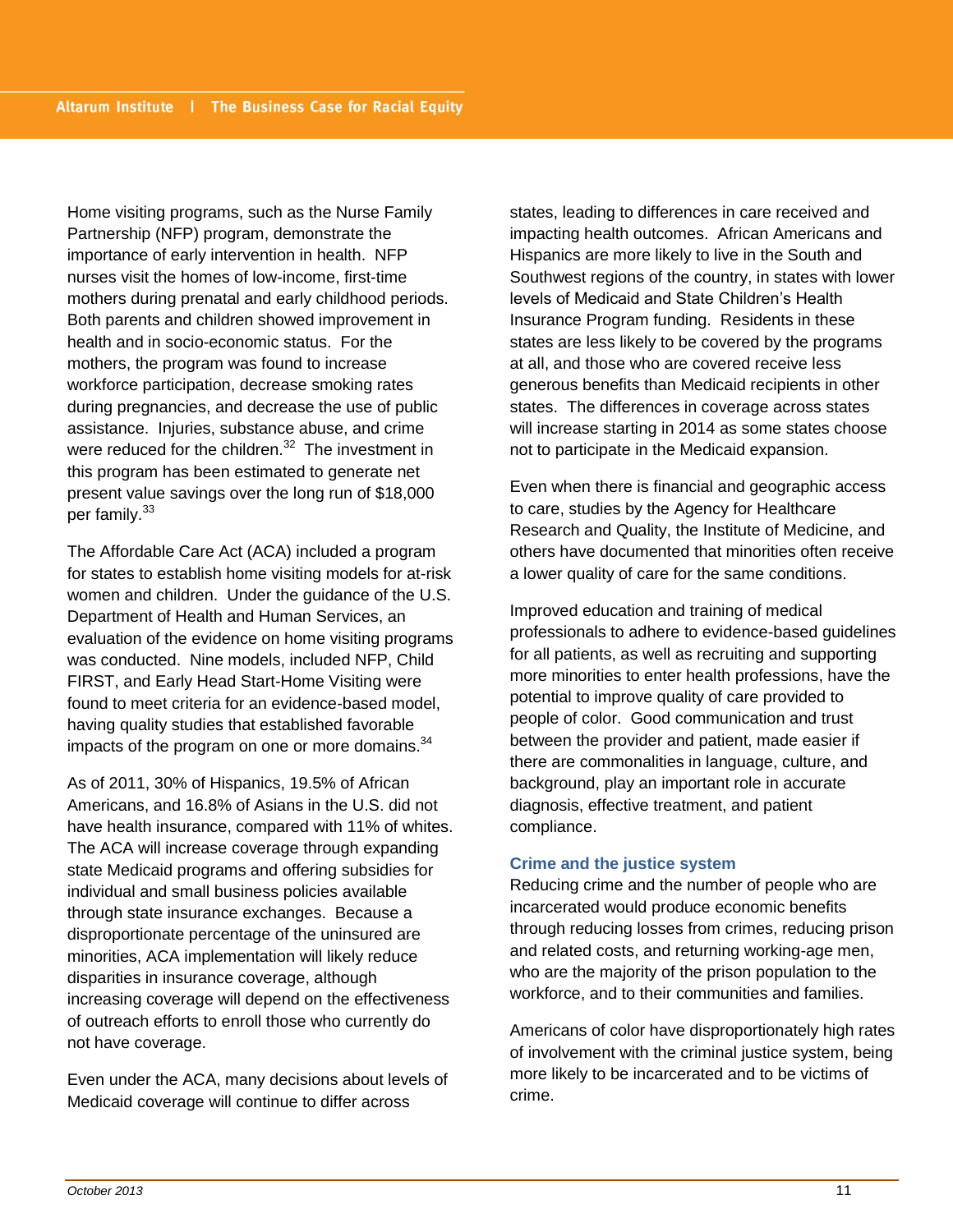Systemic inequity in the administration of justice contributes to high incarceration rates for minorities. African American men are incarcerated at a rate of nearly six times that of white men. According to the Department of Justice, the lifetime chance of going to prison is 32% for black males, 17% for Hispanic males and 6% for white males.<sup>35</sup> African American youth represent 17% of their age group within the total population, yet they represent 46% of juvenile arrests, 31% of referrals to juvenile court, and 41% of waivers to adult court.





*Source: Guerino P, Harrison P M, and Sabol W. Prisoners in 2010. WasJustice Statistics, 2011.*

African Americans are more likely to be stopped, questioned, and searched than whites. A range of studies in the 1990s and 2000s showed patterns of police stopping minority drivers and pedestrians at much higher rates than whites. A two-year study of police traffic stops in a Midwestern city found minority drivers were stopped at a higher rate than whites and were searched during these stops more often. $36$ Native Americans were searched four times more often than whites, and Hispanics were searched nearly three times more often. Despite higher number of searches, the police were less likely to find contraband on minority motorists.

**"The Sentencing Project reports that African Americans are 20% more likely to be sentenced to prison and 21% more likely to receive mandatory-minimum sentences than white defendants facing an eligible charge.<sup>37</sup>"**

There are also racial differences in the punishment for some crimes. Prior to the Civil War, many laws in the United States required more severe punishments for blacks than for whites. Although those laws no longer exist, the administration of justice is still especially harsh to blacks when the victim is white. The Sentencing Project reports that African Americans are 20% more likely to be sentenced to prison and 21% more likely to receive mandatoryminimum sentences than white defendants facing an eligible charge.<sup>38</sup>

Changes in the country's approach to drugs in the 1980s contributed to a major increase the number of arrests and in the size of the U.S. prison population. Between 1980 and 2011, the prison population grew by more than 500%, from 350,000 to more than 2.2 million. Drug-related arrests account for most of the change during this time; the rate of violent crimes actually declined.

Minorities made up much of the increase in the prison population. African Americans are about 12% of the U.S. population, yet they represent 34% of drug-related arrests and 37% of state prison inmates serving time for drug offenses.<sup>39</sup> African Americans, Hispanics, Asian Americans, and Other Pacific Islanders have been shown to have lower rates of substance abuse than whites, yet African American youth are ten times more likely to be arrested for drug offenses than whites.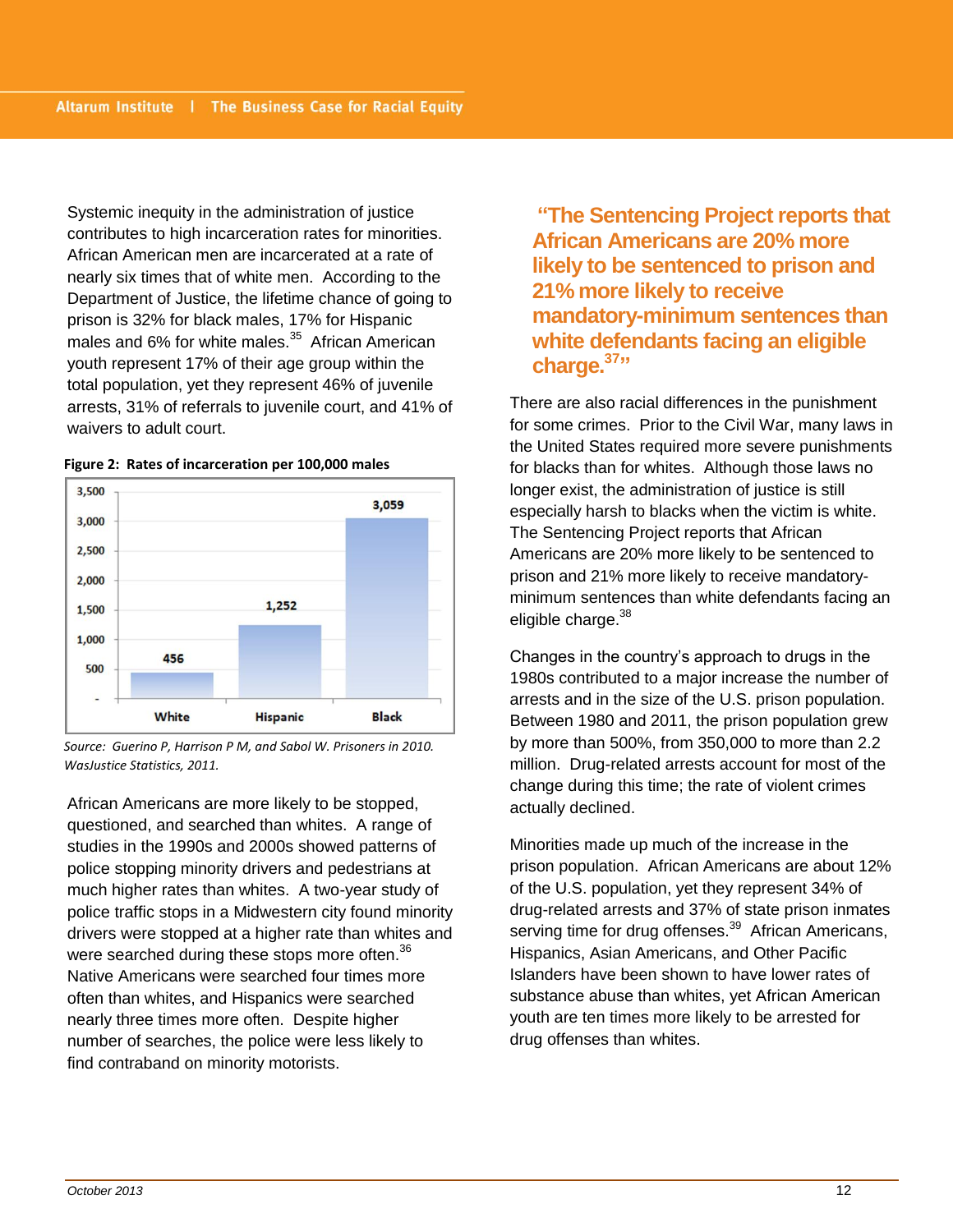## **"54% of inmates are parents with minor children, significantly impacting the economic resources and stability of those families, creating a cycle of disadvantage."**

Besides being out of the workforce for the time they are in prison, former inmates face difficulty in finding employment and housing, and the effect is greater for minorities. Total earnings of former inmates are depressed by 9% for African American men, 6% for Hispanic men, and 2% for white men.<sup>40</sup> Further, 54% of inmates are parents with minor children, significantly impacting the economic resources and stability of those families, creating a cycle of disadvantage. One in 9 African American children (11.4%), one in 28 Hispanic children (3.5%), and one in 57 white children (1.8%) has an incarcerated parent.

The toll of violence on minority youth in the U.S. is also extraordinarily high. Homicide is the leading cause of death for African American male youths, and it is the second leading cause of death for Hispanic male youths.

Addressing the social and economic factors that contribute to crime and eliminating inequities in treatment by the justice system are important strategies for improving opportunity for minorities, especially minority youth. In addition to the human cost, state governments spend nearly \$57 billion on prisons and correctional system costs each year.

Reducing the need for these services could save billions of dollars, and many related programs would also see large cost reductions.

## **Now is the time to invest in our future**

Communities, states, and nations need the full economic, social, and creative contributions of all their people. As PolicyLink, a national research and action institute states,

*Achieving equity requires erasing racial disparities in opportunities and outcomes. Equity is not only a matter of social justice or morality: It is an economic necessity. By building the capabilities of those who are the furthest behind, America not only begins to solve its most serious challenges, but also creates the conditions that allow all to flourish.*

In the coming decades, it is today's younger generation who will drive economic growth, whose tax contributions will support social insurance programs for the elderly and other services, whose purchasing power will determine the demand for goods and services, who will serve in our armed forces, and who will act as caregivers to an aging population. The majority of this generation will be children of color, many of whom will face the legacy effects of past racism and ongoing inequities of structural racism and implicit biases touched upon in this brief. The ability of these children to succeed will shape our shared future.